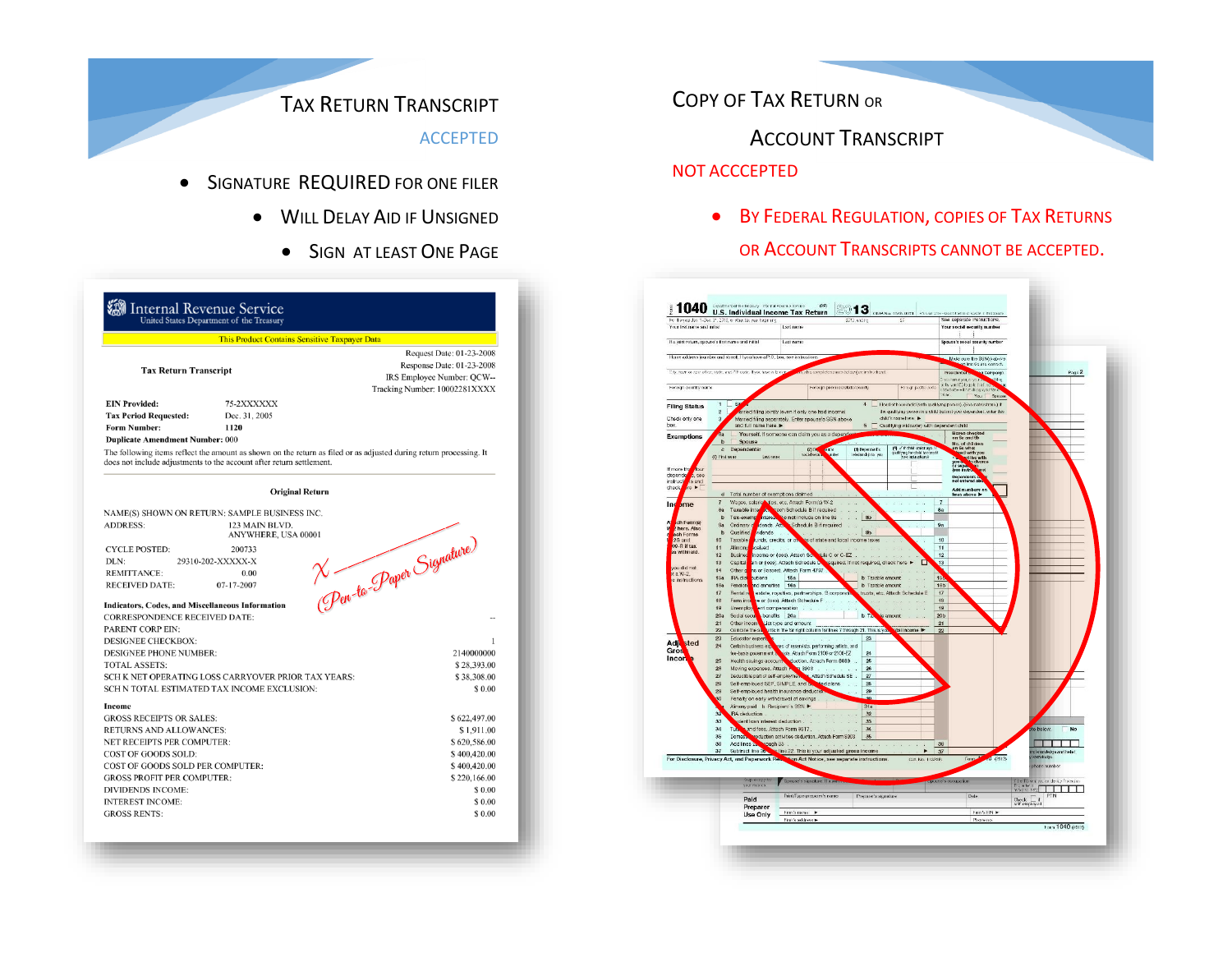

# IRS Tax Transcript Request

#### **IMPORTANT INFORMATION BEFORE YOU REQUEST:**

## **PEN-TO-PAPER SIGNATURE OF INDIVIDUAL**

## **REQUIRED ON TAX-RELATED DOCUMENTS**

**Unsigned documents result in delay of federal aid awarding and may be returned by mail for signature.**

- When requesting a tax return transcript, make sure that you request that exact item. There is another form called an Account Transcript, which is NOT the correct form. Please be very specific when requesting your documentation: **IRS TAX RETURN TRANSCRIPT**
- When requesting a tax return transcript by phone or online, you must use the primary filer's social security number or your request will not be processed.
- You must use the address provided on the tax form that you are requesting.
- If you are requesting a verification of non-filing letter or W-2 transcripts and have never filed a tax return before, then you must make your request by paper form 4506-T. (see instructions below)
- Information on how to submit documents to our office can be found online: <http://www.bartoncougars.com/financialaid/submitdocs>

#### **5 WAYS TO REQUEST:**

#### **1. VIEW AND PRINT ONLINE:**

**You may access the Tax Return transcript, Wage & Income transcript, or Verification of Non-filing Letter** 

<http://www.irs.gov/Individuals/Get-Transcript>

#### **2. REQUEST BY PHONE:**

 **You may only request by phone if you have filed a tax return this year or any previous year**

Call 1-800-908-9946

#### **3. REQUEST BY MOBILE APP**

IRS2Go app can be downloaded for free to your mobile device

iTunes App store - <https://itunes.apple.com/us/app/irs2go/id414113282?mt=8> Google Play store - <https://play.google.com/store/apps/details?id=gov.irs&hl=en>